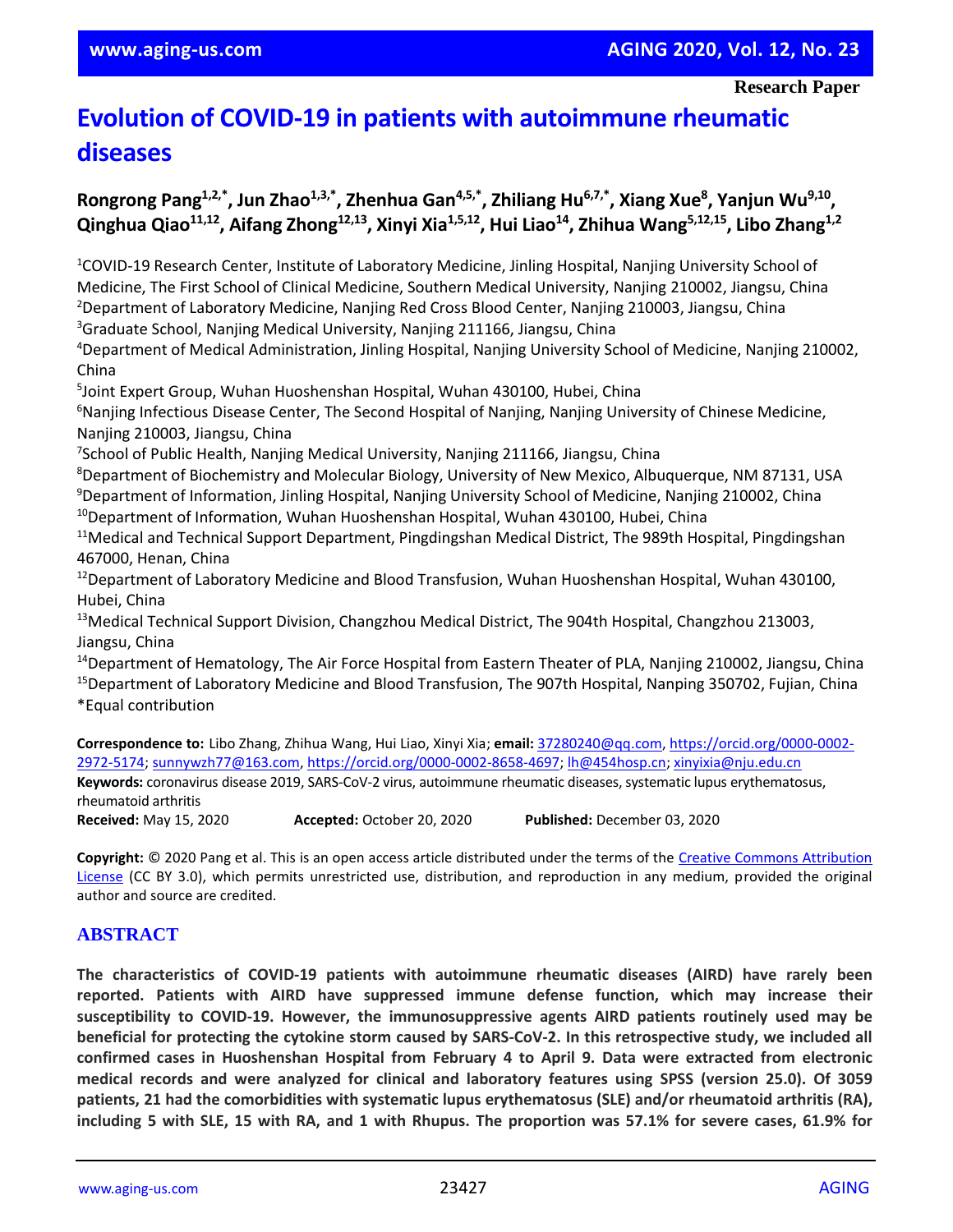either severe or critical cases, and 4.8% for critical cases. The main manifestations, ARDS and ICU admission rate, as well as the mortality and length of hospital stay of COVID-19 in AIRD patients were similar to COVID-19 patients in the general population. Our preliminary experience shows that patients with AIRD tend to have a higher risk of SARS-CoV-2 infection, and may be at risk for a severe but less likely critical disease course. Further **investigation is needed to understand the immunological features of these diseases.**

## **INTRODUCTION**

Currently we are on a global pandemic of coronavirus disease-2019 (COVID-19). Up till today, no pharmacological therapies have been proven efficacy yet. The main treatments are supportive therapies, including fluid management, oxygen supply and extracorporeal membrane oxygenation. Accordingly, the resolution and recovery rely heavily on the host's immunity.

However, the host immunity acts like a double-edge sword during the response to the new coronavirus: it may provide a strong immunological response adequate for virus clearance, while on the other hand, excessive proinflammatory cytokines induced by the uncontrolled immune response with features of cytokine storm may cause a severe disease course and then worsen the prognosis of COVID-19 [1–4].

People with autoimmune rheumatic diseases (AIRD), such as systematic lupus erythematosus (SLE) and rheumatoid arthritis (RA), were inferred to have an increased risk of SARS-CoV-2 infection due to suppressed immune defense function by the illness per se or the therapy, since precedent studies reported that immune suppression delayed viral clearance and increased rates of secondary infections in SARS and MERS outbreaks [5, 6].

Nonetheless, it remains controversial that whether individuals with immunosuppression are more susceptible of or protective from SARS-CoV-2 infection. A previous study showed lack of symptomatic infection with SARS-CoV-2 in children treated with immunomodulatory and immunosuppressive treatment [7]. Similar findings in a cohort of liver transplant patients reported a low rate (3 out of 200) of SARS-CoV-2 infections [8]. However, to date, little evidence-based data were available to describe the clinical and immunological features of AIRD in COVID-19 patients.

As a result, concerns have arisen about the characteristics, diagnosis, treatment and monitoring of certain diseases. Here we describe the clinical characteristics, laboratory findings and outcome of 21 COVID-19 patients underlying comorbidities with AIRD from Huoshenshan Hospital.

## **RESULTS**

#### **Baseline characteristics and laboratory findings**

The underlying autoimmune diseases in this study contained 5 cases of SLE, 15 cases of RA and 1 case of Rhupus. Twenty (95.2%) patients were female. The median age was 62 years old (50.5-66.5). Totally, fourteen (66.7%) patients had other comorbidities (Table 1). Five patients had more than two kinds of comorbidities, in which 4(80%) cases were either severe or critical illness. While in the 16 cases who had no more than one comorbidity, only 6 (37.5%) patients developed severe illness.

The median time from symptoms onset to admission was 25 (14-30) days. At the time of admission, 90.5% (19/21) presented with fever, with the highest temperature of  $39.8^{\circ}$  C.  $71.4\%$  (15/21) had cough; 38.1%(8/21) had chills; 19.0% (4/21) had sputum; 42.8% (9/21) had shortness of breath; 66.7% (14/21) had myalgia; 14.3% (3/21) patients had chest pain, and nausea was found in 61.9%(13/21) patients.

Laboratory results showed that 60% of the patients with SLE, 33.3% with RA and the only one Rhupus patient developed lymphopenia, while 28.6% (6/21) had lymphopenia at entry. The median level of lymphocyte counts at entry was  $1.41 \times 10^9$ /L. C-reactive protein was significantly increased in 80% SLE patients and 40% RA patients, as well as the Rhupus patient. In addition, elevated PCT and IL-6 were also demonstrated among the patients in a certain proportion (Table 2).

#### **Treatment**

The main treatments included supportive therapy, antibiotic and antiviral therapy, as well as immunotherapy. The antiviral regimen mainly included interferon-alpha (5 million U atomized twice daily), arbidol (200mg three times a day orally, for no more than 10 days), lopinavir/ritonavir (400mg/100mg twice daily, for no more than 10 days), and the traditional Chinese medicine such as Lianhuaqingwen capsule was also employed depends on the actual situation of the patient. Convalescent plasma therapy was suitable for severe and critical patients with rapid progression.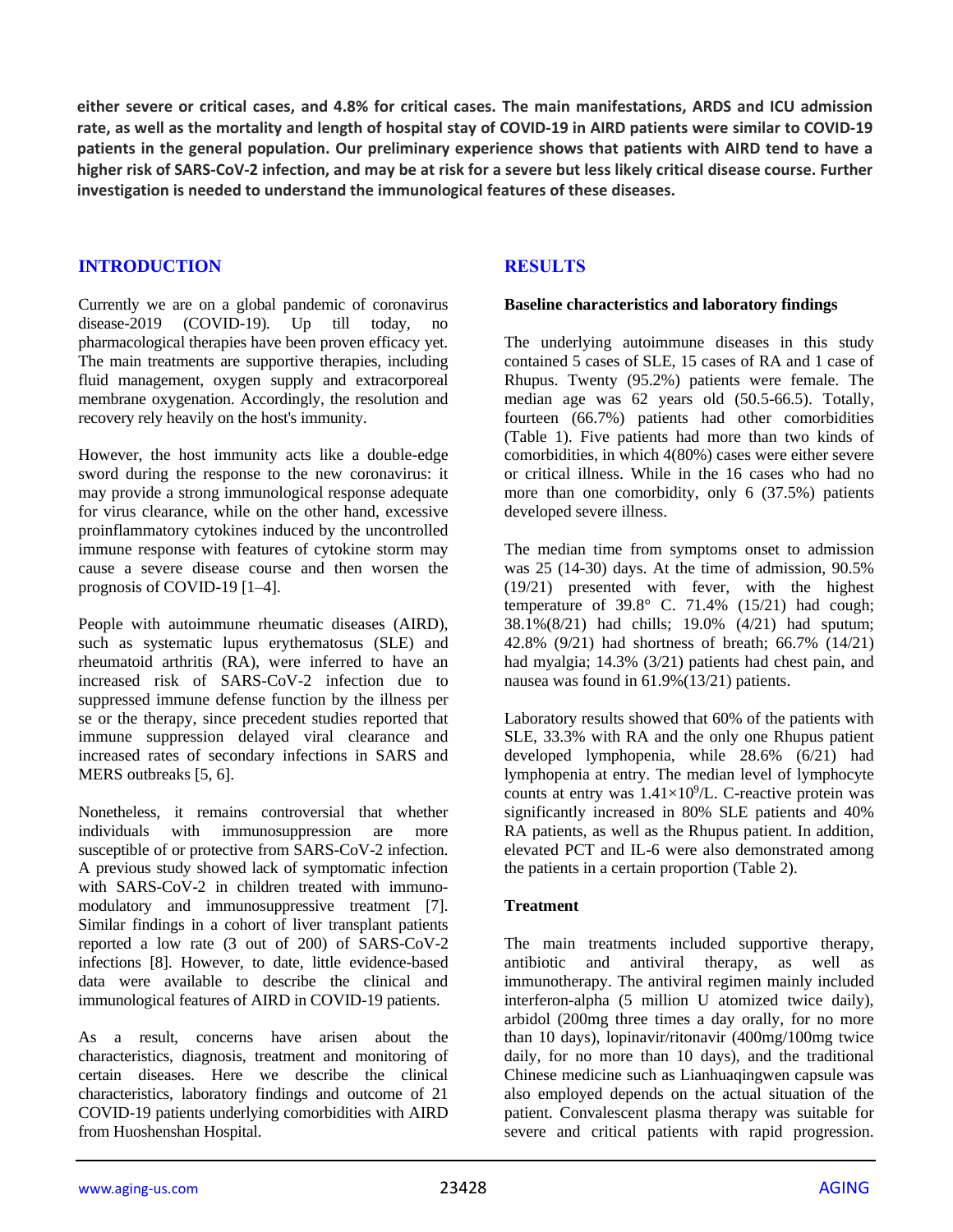| <b>Characteristics</b>                                             |             | <b>Types of AIRD</b> | <b>Total</b>   |                   |
|--------------------------------------------------------------------|-------------|----------------------|----------------|-------------------|
|                                                                    | $SLE$ (n=5) | $RA(n=15)$           | Rhupus $(n=1)$ | $(n=21)$          |
| Female, n (%)                                                      | 4(80)       | 15(100)              | 1(100)         | 20(95.2)          |
| Age, years, median (IQR)                                           | $48(35-52)$ | $64(58-68)$          | 66             | $62(50.5 - 66.5)$ |
| <b>Comorbidities</b>                                               |             |                      |                |                   |
| Pre-existing pulmonary diseases <sup>a</sup> , $n$ (%)             | 0(0)        | 0(0)                 | 1(100)         | 1(4.8)            |
| Cardiovascular and cerebrovascular diseases <sup>b</sup> , $n$ (%) | 4(80)       | 3(20)                | 0(0)           | 7(33.3)           |
| Diabetes, $n$ $(\%)$                                               | 0(0)        | 2(13.3)              | 1(100)         | 3(14.3)           |
| Kidney diseases <sup>c</sup> , $n$ (%)                             | 2(40)       | 1(6.7)               | 1(100)         | 4(19.0)           |
| Hypothyroidism, $n$ $(\%)$                                         | 2(40)       | 0(0)                 | 0(0)           | 2(9.5)            |
| Tumors <sup>d</sup> , $n$ (%)                                      | 1(20)       | 0(0)                 | 0(0)           | 1(4.8)            |
| Other comorbidities <sup>e</sup> , $n$ (%)                         | 3(60)       | 4(26.6)              | 1(100)         | 8(38.1)           |

## **Table 1. Comorbidities of patients with AIRD infected with SARS-CoV-2 f .**

<sup>a</sup>The only Rhupus patient had a pre-existing pulmonary disease of bronchiectasis with infection.

<sup>b</sup>Cardiovascular and cerebrovascular diseases included primary or secondary hypertension, coronary atherosclerosis, lacunar infarction, uremic cardiomyopathy, post congenital heart surgery, and pericardial effusion.

<sup>c</sup>Kidney diseases included primary or secondary nephritis and chronic kidney disease.

dOne patient with SLE had an adrenal tumor.

<sup>e</sup>Other comorbidities included primary or secondary anemia, hypoproteinemia, hyponatremia, gout or hyperuricemia, thrombocytopenia, disorders of electrolyte metabolism, pleural or abdominal effusion, chronic pharyngitis, stomach ulcer, gallstone and multiple organ failure.

<sup>f</sup>Data were expressed as number (percentage) and median (interquartile range).

Patients with SLE and Rhupus remained on immunomodulatory or immunosuppressive therapy in order to control their underlying rheumatic conditions. Corticosteroids were administrated to 6 patients during their hospitalization, one patient received intravenous immunoglobulin treatment, and three patients recovered under the therapy of convalescent plasma transfusion.

During their hospitalization, two patients of SLE remained in stable condition. One patient of SLE had hydrothorax and pericardial effusion revealed by CT. Thus she was treated with a decreased dose of prednisone acetate tablets (30mg to 20mg). Another patient was treated with an increased dose of methylprednisolone (from 40mg to 60mg per day, intravenous) due to a relapse of SLE, but withhold unchanged dose of immunosuppressant therapy. One patient with RA was given prednisone acetate tablets (20mg, once daily, orally) for her elevated CRP and an underlying inflammatory process revealed by radiology,

while another RA patient was administrated with prednisone tablets at a dose of 10mg orally because of a worsened pain of her lower extremity joint. However, none of the patients presented definite worsening or exacerbation of the pre-existed autoimmune diseases secondary to COVID-19.

#### **Severity and outcome of patients with AIRD infected with SARS-CoV-2**

Table 3 shows the severity and outcome markers of the study subjects. Approximately 57.1% (12/21) AIRD subjects were classified as severe cases, while 61.9% (13/21) as either severe or critical cases. In terms of critical cases, the proportion was  $4.8\%$  ( $1/21$ ) in the AIRD population.

Twenty patients have recovered and been discharged from hospital with a median hospital stay of 13.5 (8.25 - 20.25) days and median illness course of 42 (33.75 - 52.5) days. Only one patient developed acute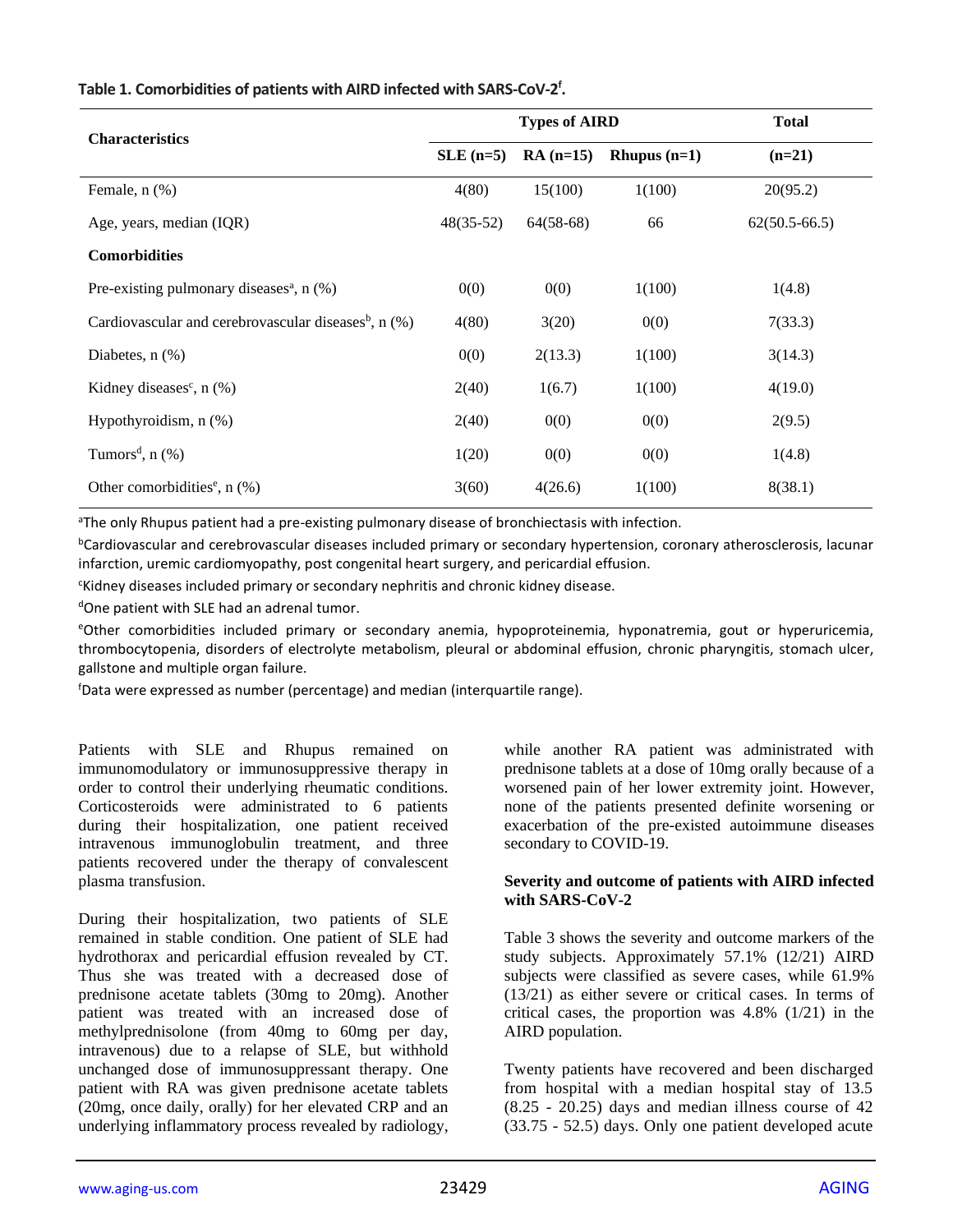respiratory distress syndrome (ARDS), and unfortunately the patients eventually died. He was a 25-year-old man with obesity and complex underlying comorbidities including lupus nephritis, chronic kidney disease, renal hypertension, renal anemia, uremic cardiomyopathy, and post congenital heart sur-

gery, and he had long term self-medication with immunosuppressant such as prednisone and leflunomide for treating SLE. He subsequently died with multiorgan failure, and cardiopulmonary arrest on day 9 of hospitalization, despite aggressive supportive care and investigational therapies.

|                           | Table 2. Clinical characteristics, treatment, outcome and laboratory findings of patients with AIRD infected with |  |  |  |  |  |  |
|---------------------------|-------------------------------------------------------------------------------------------------------------------|--|--|--|--|--|--|
| SARS-CoV-2 <sup>a</sup> . |                                                                                                                   |  |  |  |  |  |  |

|                                            | <b>Types of AIRD</b> | <b>Total</b>      |                |                 |
|--------------------------------------------|----------------------|-------------------|----------------|-----------------|
| <b>Characteristics</b>                     | $SLE$ (n=5)          | $RA(n=15)$        | Rhupus $(n=1)$ | $(n=21)$        |
| <b>Clinical characteristics</b>            |                      |                   |                |                 |
| Temperature on admission, °C, median (IQR) | 39.0(38.4-39.2)      | $38.0(37.8-39.0)$ | 38.2           | 37.9(38.5-39.0) |
| Respiratory rate, median (IQR)             | $22(20-22.5)$        | $20(19-21)$       | 20             | $20(20-22)$     |
| Pulse, median (IQR)                        | $101(91-106.5)$      | $84(76-100)$      | 80             | $92(76-101.5)$  |
| Fever, $n$ (%)                             | 5(100)               | 13(86.6)          | 1(100)         | 19(90.5)        |
| Cough, $n$ <sup>(%)</sup>                  | 3(60)                | 11(73.3)          | 1(100)         | 15(71.4)        |
| Chills, $n$ <sup>(%)</sup>                 | 2(40)                | 6(40)             | 0(0)           | 8(38.1)         |
| Sputum, $n$ <sup>(%)</sup>                 | 1(20)                | 2(33.3)           | 1(100)         | 7(33.3)         |
| Shortness of breath, $n$ (%)               | 2(40)                | 6(40)             | 1(100)         | 9(42.9)         |
| Myalgia, n(%)                              | 2(40)                | 11(73.3)          | 1(100)         | 14(66.7)        |
| Chest pain, $n$ (%)                        | 1(20)                | 1(6.6)            | 1(100)         | 3(14.3)         |
| Nausea, n(%)                               | 2(40)                | 10(66.6)          | 1(100)         | 13(61.9)        |
| <b>Treatment of COVID-19</b>               |                      |                   |                |                 |
| Oxygen support, $n$ <sup>(%)</sup>         | 2(40)                | 4(80)             | 1(100)         | 7(33.3)         |
| Invasive mechanical ventilation, $n$ (%)   | 0(0)                 | 0(0)              | 0(0)           | 0(0)            |
| Interferon, $n$ (%)                        | 1(20)                | 2(33.3)           | 0(0)           | 3(14.3)         |
| Arbidol Hydrochloride Capsules, n(%)       | 2(40)                | 10(66.6)          | 1(100)         | 13(61.9)        |
| Oseltamivir, n(%)                          | 0(0)                 | 2(33.3)           | 0(0)           | 2(9.5)          |
| Thymalfasin, n(%)                          | 0(0)                 | 3(20)             | 0(0)           | 3(14.3)         |
| Lianhuaqingwen capsule, $n$ (%)            | 1(20)                | 10(66.6)          | 0(0)           | 11(52.4)        |
| Other Chinese herbal medicines, n(%)       | 1(20)                | 1(6.6)            | 0(0)           | 2(9.5)          |
| IVIG treatment, n(%)                       | 1(20)                | 0(0)              | 0(0)           | 1(4.8)          |
| CPT treatment, n(%)                        | 2(40)                | 0(0)              | 0(0)           | 2(9.5)          |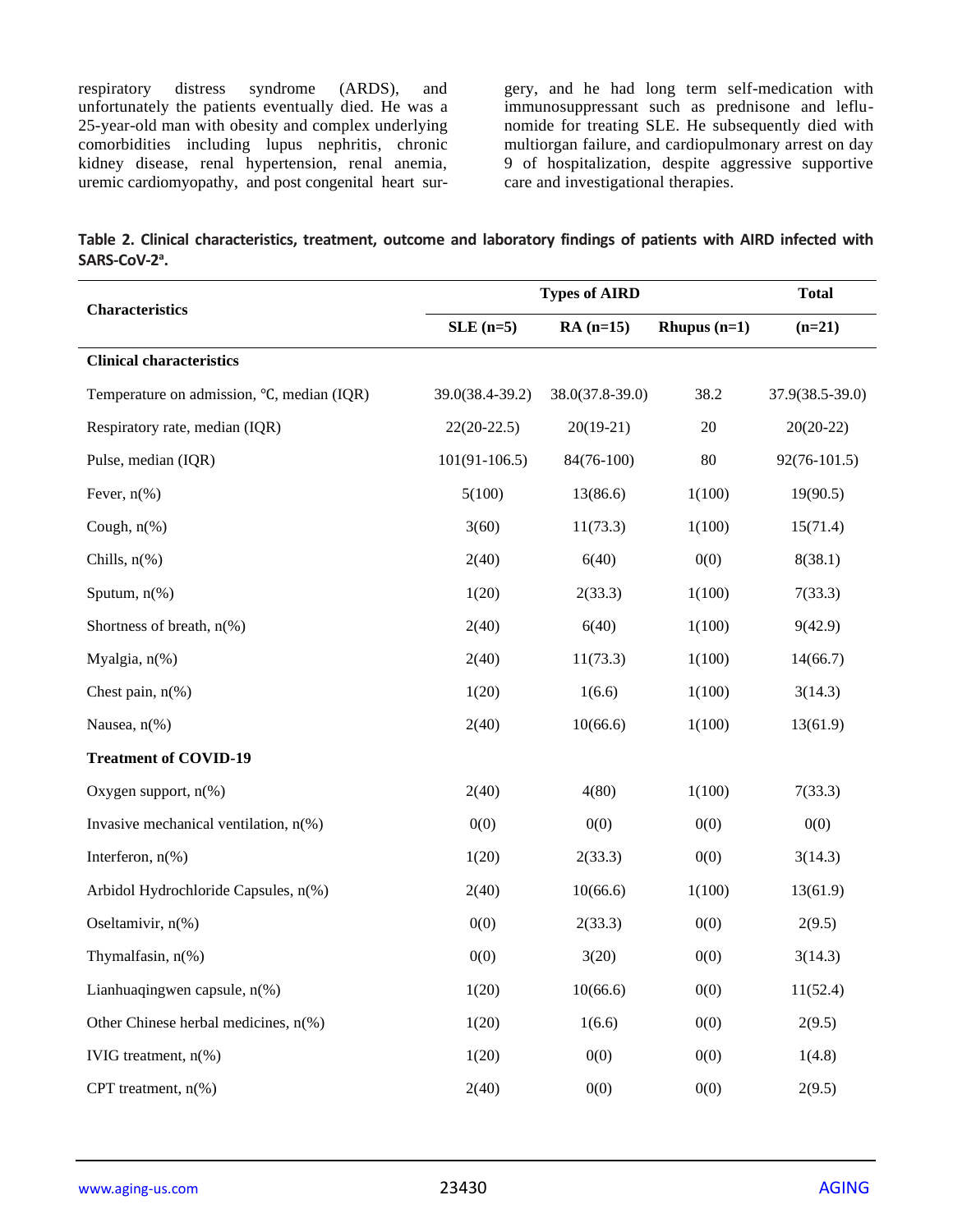| Antibiotic treatment, $n$ <sup>(%)</sup>                   | 3(60)               | 8(53.3)           | 1(100) | 12(57.1)          |
|------------------------------------------------------------|---------------------|-------------------|--------|-------------------|
| <b>Treatment of autoimmune diseases</b>                    |                     |                   |        |                   |
| Corticosteroid treatment during hospitalization, n(%)      | 2(40)               | 3(20)             | 1(100) | 6(28.6)           |
| Long-term Corticosteroid treatment, n(%)                   | 5(100)              | 1(6.6)            | 1(100) | 7(33.3)           |
| Hydroxychloroquine treatment, n(%)                         | 4(80)               | 1(6.6)            | 1(100) | 6(28.6)           |
| Cyclosporin A, $n$ <sup>(%)</sup>                          | 1(20)               | 0(0)              | 0(0)   | 1(4.8)            |
| Mycophenolate Mofetil, n(%)                                | 1(20)               | 0(0)              | 0(0)   | 1(4.8)            |
| <b>Outcome of COVID-19</b>                                 |                     |                   |        |                   |
| Discharged, $n$ <sup>(%)</sup>                             | 4(80)               | 15(100)           | 1(100) | 20(95.2)          |
| Hospital stay, days, median $(IQR)^{\#}$                   | $10(8-17)$          | $13(8-23)$        | 16     | $13(8.5-19.5)$    |
| Onset to discharge, days, median $(IQR)^{\#}$              | $22(15.5-57)$       | $42(36-53)$       | 33     | $42(28-52)$       |
| Died, $n\%$ )                                              | 1(20)               | 0(0)              | 0(0)   | 1(4.8)            |
| <b>Laboratory findings</b>                                 |                     |                   |        |                   |
| Lymphocyte counts at entry, $\times 10^9$ /L, median (IQR) | $1.23(0.62 - 1.46)$ | $1.49(1.09-1.58)$ | 1.77   | $1.41(1.04-1.58)$ |
| Lymphopenia, $n$ (%)                                       | 3(60)               | 5(33.3)           | 1(100) | 9(42.8)           |
| High CRP, $n$ <sup>(%)</sup>                               | 4(80)               | 6(40)             | 1(100) | 11(52.4)          |
| High PCT, $n$ <sup>(%)</sup>                               | 3(60)               | 3(20)             | 1(100) | 7(33.3)           |
| High IL-6, $n(\%)$                                         | 3(60)               | 4(26.6)           | 0(0)   | 7(33.3)           |
| Low C3, $n\frac{6}{6}$                                     | 3(20)               | 0(0)              | 0(0)   | 3(14.3)           |

#Excluding the deceased patient.

<sup>a</sup>Data were expressed as number (percentage) and median (interquartile range).

## **Table 3. Severity and outcomes of patients with AIRD<sup>a</sup>**

|                                             | Subjects with AIRD $(n=21)$ |
|---------------------------------------------|-----------------------------|
| Severe cases, $n(\%)$                       | $12(57.1\%)$                |
| Severe or critical cases, $n(\%)$           | 13 (61.9%)                  |
| Critical cases, $n(\%)$                     | $1(4.8\%)$                  |
| Length of hospital stay, days, median (IQR) | $13.5(7-37)$                |
| Developing ARDS, $n\%$ )                    | $1(4.8\%)$                  |
| Admission to ICU, $n\%$ )                   | $0(0\%)$                    |
| Mortality, $n(\%)$                          | $1(4.8\%)$                  |

aData were expressed as number (percentage) and median (interquartile range).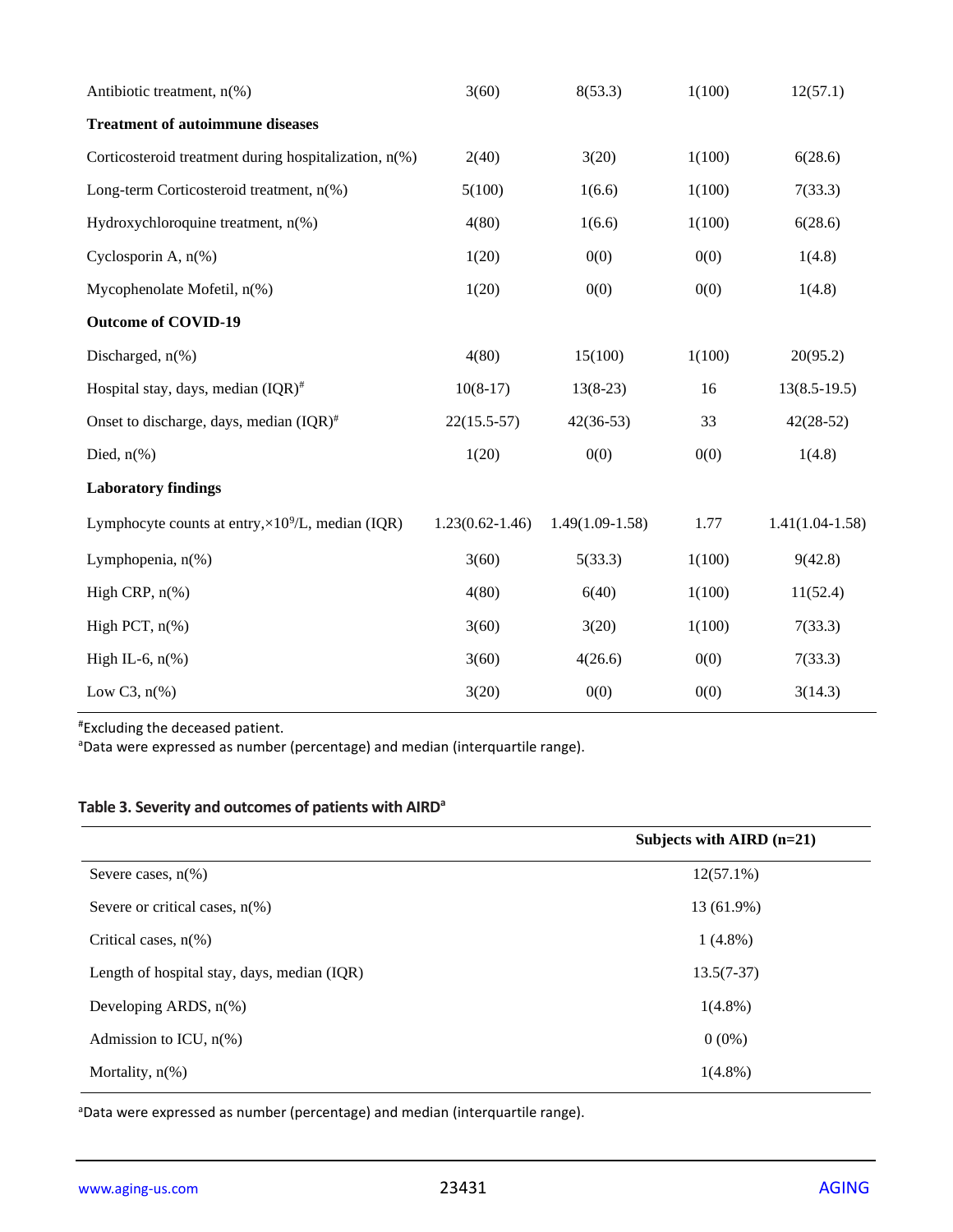## **DISCUSSION**

We report the clinical characteristics, laboratory findings and outcomes of 21 COVID-19 patients who have comorbidities with SLE and/or RA. Fever, cough, and nausea were observed in most of the patients, which was similar to the manifestation of COVID-19 in the general population [9, 10]. Notwithstanding, it provides us a picture of the characteristics and course of these patients.

A previous study has reported that immunosuppressed subjects may have an increased risk of SARS-CoV-2 infection [11]. In our hospital, five (163 per 100,000) and fifteen (490 per 100,000) patients had a history of SLE and RA, respectively, meanwhile one patient (32.69 per 100,000) had both the symptoms of SLE and RA. The prevalence was remarkably higher than that in the general population (27-70 per 100,000 for SLE, 280 per 100,000 for RA, respectively) [12–15], indicating that AIRD patients might have an increased risk of SARS-CoV-2 infection.

Comorbidities such as hypertension and diabetes are recognized as important factors in patients with COVID-19. Our study demonstrated that patients who had multiple comorbidities were seen to have a higher severity of COVID-19. Thus, more varieties of comorbidities were also associated with increased severity in the AIRD group of patients, similar to the general population [16, 17].

In AIRD related patients, the proportion of severe cases(57.1%) was relatively higher than the general population(11.4-15.74%) [18, 19], as well as in either severe or critical cases(61.9% vs. 19%), whereas it was lower in critical cases(4.9% vs. 5%). We proposed that in the early phase, the patients may be prone to more severe infection due to their impaired immune function, which was not adequate for virus clearance. While in the late phase, it is plausible that some immunosuppressive agents routinely used for rheumatological therapy might offer an advantage on the aberrant inflammatory and cytokine response perpetuated by the host immune system, preventing the patients from developing critical illness.

However, our study had several limitations. Firstly, we had a small sample size, which might reflect a local experience. Secondly, outcomes were likely to be mixed depending on factors such as different types and disease activity of AIRD, and also combinations of therapies [7, 20–22]. AIRD patients with COVID-19 are a great challenge for the physicians to achieve

personalized treatment programs both effective for COVID-19 and their underlying rheumatic conditions. A striking interplay between infection, inflammation, and immunological pathogenetic mechanisms in COVID-19 patients with AIRD needs to be further studied. Thirdly, the role of anti-rheumatic medications is an ongoing area of interest [23–25]. Drugs including hydroxychloroquine (HCQ), chloroquine (CQ) and glucocorticoids theoretically have potential associations with the severity of COVID-19. However, due to limitations imposed by the small sample size, our data are not sufficient to draw the conclusion whether current treatment for AIRD is a risk or not for severe forms of evolution. There is a need for wellconducted and large population-based studies to ascertain the role of specific rheumatic treatments in the evolution of COVID-19.

In the present work, we retrospectively analyzed the clinical features, laboratory findings and outcomes of 21 COVID-19 confirmed patients accompanying AIRD, and our preliminary experience shows that patients with AIRD tend to have a higher risk of SARS-CoV-2 infection, and may be at risk for a severe but less likely critical disease course.

#### **MATERIALS AND METHODS**

#### **Study design**

This study included 21 COVID-19 patients with underlying autoimmune diseases, who were admitted to the Huoshenshan Hospital, Wuhan, China, from February 4, 2020, to April 9, 2020. The demographic data, medical history, underlying diseases, symptoms, signs, blood laboratory parameters, treatments and outcomes were collected from the electronic health record system and were retrospectively analyzed. The comorbidities evaluated in the study included pre-existing pulmonary diseases, cardiovascular and cerebrovascular diseases, diabetes, kidney diseases, thyroid diseases and tumors. This study was approved by the Medical Ethical Committee of Huoshenshan Hospital with participants' written informed consent (HSSLL011).

#### **Severity of COVID-19**

Severe disease was defined by one or more of the following conditions: (1)Shortness of breath, RR  $\geq$ 30 times/min; (2)In the resting state, the oxygen saturation is less than or equal to 93%; (3)Arterial oxygen partial pressure(PaO<sub>2</sub>) /oxygen inhalation concentration(FiO<sub>2</sub>)  $\leq$  300mmHg; (4)Pulmonary imaging shows that patients with obvious lesion progression  $> 50\%$  within 24-48 hours.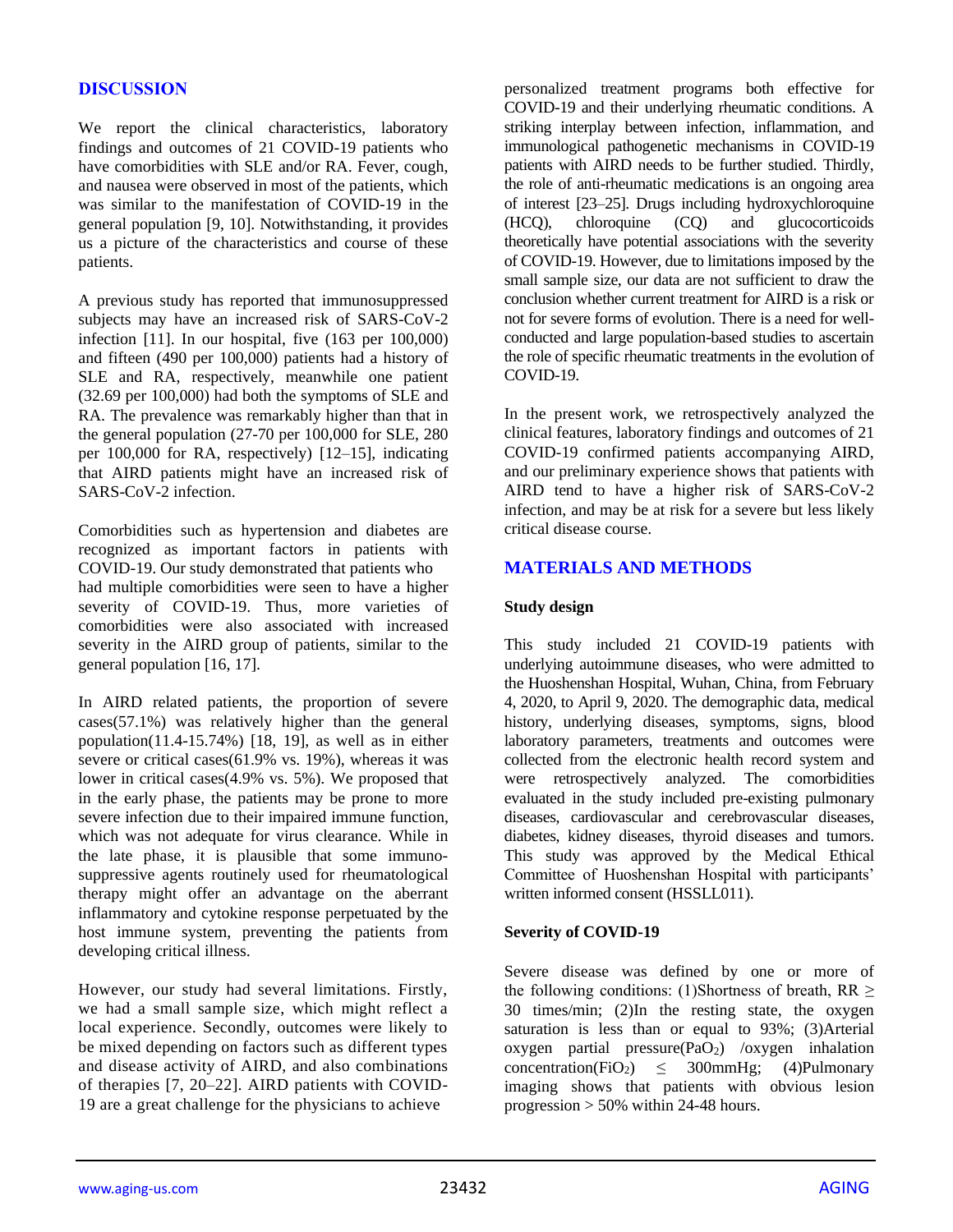The critical disease was defined by one or more of the following conditions: (1) Respiratory failure occurs, and mechanical ventilation is required; (2) Shock; (3) ICU monitoring and treatment are required for other organ failures.

#### **Statistical analysis**

Continuous variables were summarized as median with interquartile range; categorical variables were summarized as counts and percentages. Data were extracted from electronic medical records and were analyzed for clinical and laboratory features using SPSS (version 25.0).

#### **Disclosure statement**

There are no potential conflicts of interest relevant to this article to report.

## **Abbreviations**

COVID-19: coronavirus disease 2019; SLE: systematic lupus erythematosus; RA: rheumatoid arthritis; ICU: Intensive Care Unit; ARDS: acute respiratory distress syndrome; CPT: convalescent plasma therapy; HCQ: hydroxychloroquine; CQ: chloroquine.

## **AUTHOR CONTRIBUTIONS**

R.R.P. and J.Z. conducted data analysis and wrote the paper. Z.H.G. and Z.L.H. participated in the design of the study. X.X., Y.J.W., Q.H.Q. and A.F.Z. contributed with comments during the writing. X.Y.X. conceived the study. H.L. and Z.H.W. collected the data. L.B.Z participated in the design and conducted data analysis. All authors read and approved the final manuscript.

## **ACKNOWLEDGMENTS**

We gratefully acknowledge the intense individual effort and support from many sources to make this study possible and the contributions of plasma donors.

## **CONFLICTS OF INTEREST**

The authors declare that they have no conflicts of interest.

## **FUNDING**

This study was supported by Key Foundation of Wuhan Huoshenshan Hospital (2020 [18]), Key Research and Development Program of Jiangsu Province(BE2018713), Medical Innovation Project of Logistics Service (18JS005), The Foundation of Jiangsu Population

Association (JSPA2019017), Medical Science and technology development Foundation, Nanjing Department of Health (ZDX16019), and InTec Scientific Research Fund of Jiangsu Blood Transfusion Association (js2018034). Dr. Xiang Xue is supported by the National Institutes of Health (K01DK114390, P20 GM130422) and a Research Scholar Grant from the American Cancer Society (RSG-18-050-01-NEC).

## **REFERENCES**

- 1. Mehta P, McAuley DF, Brown M, Sanchez E, Tattersall RS, Manson JJ, and HLH Across Speciality Collaboration, UK. COVID-19: consider cytokine storm syndromes and immunosuppression. Lancet. 2020; 395:1033–34. [https://doi.org/10.1016/S0140-6736\(20\)30628-0](https://doi.org/10.1016/S0140-6736(20)30628-0) PMI[D:32192578](https://pubmed.ncbi.nlm.nih.gov/32192578)
- 2. Vaninov N. In the eye of the COVID-19 cytokine storm. Nat Rev Immunol. 2020; 20:277. <https://doi.org/10.1038/s41577-020-0305-6> PMI[D:32249847](https://pubmed.ncbi.nlm.nih.gov/32249847)
- 3. Ye Q, Wang B, Mao J. The pathogenesis and treatment of the 'Cytokine storm' in COVID-19. J Infect. 2020; 80:607–13. <https://doi.org/10.1016/j.jinf.2020.03.037> PMI[D:32283152](https://pubmed.ncbi.nlm.nih.gov/32283152)
- 4. Zhang C, Wu Z, Li JW, Zhao H, Wang GQ. Cytokine release syndrome in severe COVID-19: interleukin-6 receptor antagonist tocilizumab may be the key to reduce mortality. Int J Antimicrob Agents. 2020; 55:105954.

<https://doi.org/10.1016/j.ijantimicag.2020.105954> PMI[D:32234467](https://pubmed.ncbi.nlm.nih.gov/32234467)

5. Auyeung TW, Lee JS, Lai WK, Choi CH, Lee HK, Lee JS, Li PC, Lok KH, Ng YY, Wong WM, Yeung YM. The use of corticosteroid as treatment in SARS was associated with adverse outcomes: a retrospective cohort study. J Infect. 2005; 51:98–102.

<https://doi.org/10.1016/j.jinf.2004.09.008> PMI[D:16038758](https://pubmed.ncbi.nlm.nih.gov/16038758)

6. Hui DS. Systemic corticosteroid therapy may delay viral clearance in patients with middle east respiratory syndrome coronavirus infection. Am J Respir Crit Care Med. 2018; 197:700–01.

<https://doi.org/10.1164/rccm.201712-2371ED> PMI[D:29227752](https://pubmed.ncbi.nlm.nih.gov/29227752)

7. Cron RQ, Chatham WW. The question of whether to remain on therapy for chronic rheumatic diseases in the setting of the covid-19 pandemic. J Rheumatol. 2020. [Epub ahead of print]. <https://doi.org/10.3899/jrheum.200492> PMI[D:32335514](https://pubmed.ncbi.nlm.nih.gov/32335514)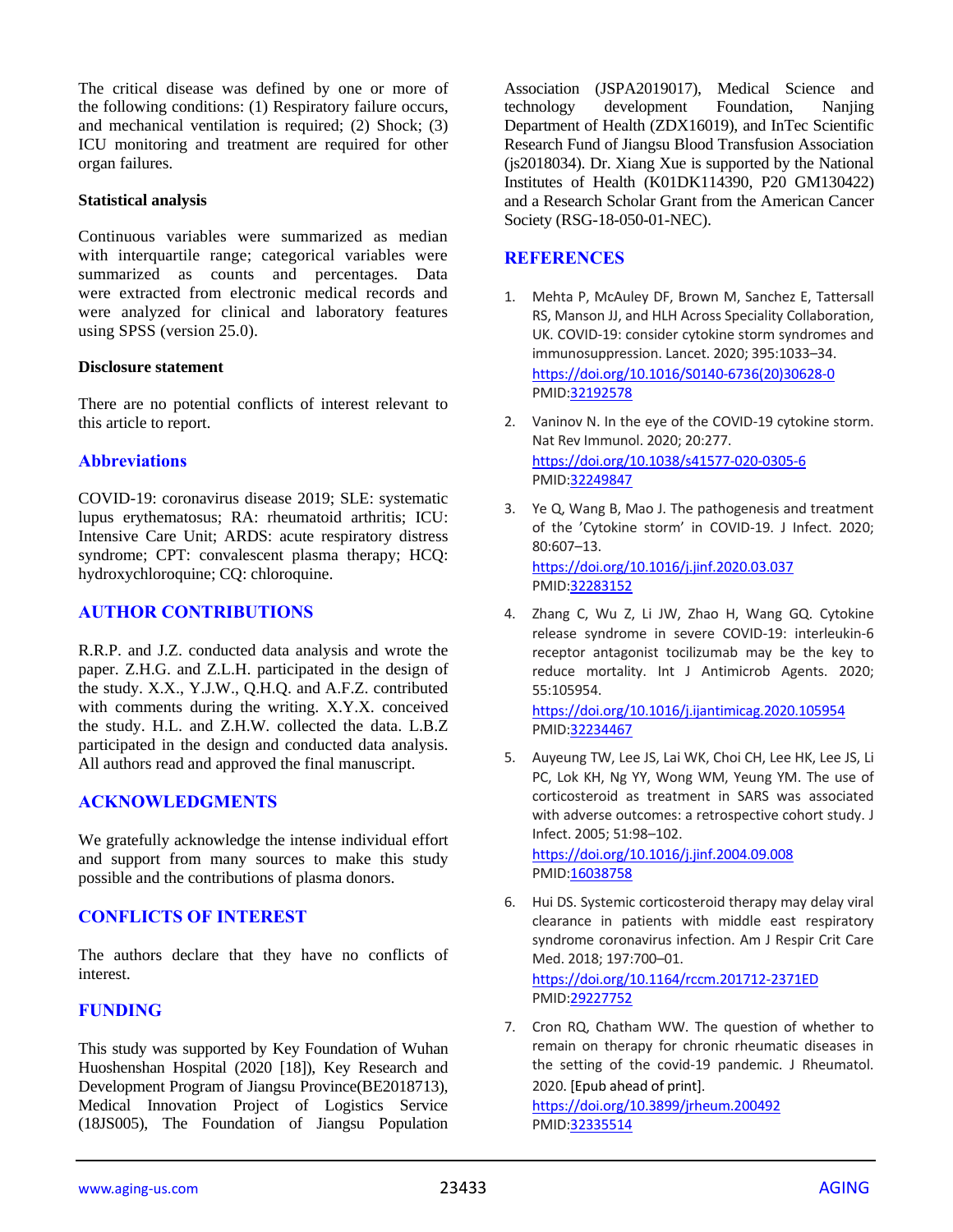- 8. D'Antiga L. Coronaviruses and immunosuppressed patients: the facts during the third epidemic. Liver Transpl. 2020; 26:832–34. <https://doi.org/10.1002/lt.25756> PMID[:32196933](https://pubmed.ncbi.nlm.nih.gov/32196933)
- 9 Li LQ, Huang T, Wang YQ, Wang ZP, Liang Y, Huang TB, Zhang HY, Sun W, Wang Y. COVID-19 patients' clinical characteristics, discharge rate, and fatality rate of meta-analysis. J Med Virol. 2020; 92:577–583. <https://doi.org/10.1002/jmv.25757> PMID[:32162702](https://pubmed.ncbi.nlm.nih.gov/32162702)
- 10. Tian S, Hu N, Lou J, Chen K, Kang X, Xiang Z, Chen H, Wang D, Liu N, Liu D, Chen G, Zhang Y, Li D, et al. Characteristics of COVID-19 infection in Beijing. J Infect. 2020; 80:401–06. <https://doi.org/10.1016/j.jinf.2020.02.018> PMID[:32112886](https://pubmed.ncbi.nlm.nih.gov/32112886)
- 11. Banerjee D, Popoola J, Shah S, Ster IC, Quan V, Phanish M. COVID-19 infection in kidney transplant recipients. Kidney Int. 2020; 97:1076–82. <https://doi.org/10.1016/j.kint.2020.03.018> PMID[:32354637](https://pubmed.ncbi.nlm.nih.gov/32354637)
- 12. Dai SM, Han XH, Zhao DB, Shi YQ, Liu Y, Meng JM. Prevalence of rheumatic symptoms, rheumatoid arthritis, ankylosing spondylitis, and gout in Shanghai, China: a COPCORD study. J Rheumatol. 2003; 30:2245–51.

PMID[:14528524](https://pubmed.ncbi.nlm.nih.gov/14528524)

13. Osio-Salido E, Manapat-Reyes H. Epidemiology of systemic lupus erythematosus in Asia. Lupus. 2010; 19:1365–73. <https://doi.org/10.1177/0961203310374305>

PMID[:20947544](https://pubmed.ncbi.nlm.nih.gov/20947544)

- 14. Zeng QY, Chen R, Darmawan J, Xiao ZY, Chen SB, Wigley R, Le Chen S, Zhang NZ. Rheumatic diseases in China. Arthritis Res Ther. 2008; 10:R17. <https://doi.org/10.1186/ar2368> PMID[:18237382](https://pubmed.ncbi.nlm.nih.gov/18237382)
- 15. Zou YF, Feng CC, Zhu JM, Tao JH, Chen GM, Ye QL, Cen H, Leng RX, Pan FM, Pan HF, Li R, Fan YG, Wang B, et al. Prevalence of systemic lupus erythematosus and risk factors in rural areas of Anhui Province. Rheumatol Int. 2014; 34:347–56. <https://doi.org/10.1007/s00296-013-2902-1>

```
PMID:24264010
```
16. Sepulchre E, Pittie G, Stojkovic V, Haesbroek G, Crama Y, Schyns M, Paridaens H, de Marchin J, Degesves S, Biemar C, Boccar S, Senterre JM, Minon JM. Covid-19: contribution of clinical characteristics and laboratory features for early detection of patients with high risk of severe evolution. Acta Clin Belg. 2020. [Epub ahead of print].

<https://doi.org/10.1080/17843286.2020.1822078> PMI[D:32935644](https://pubmed.ncbi.nlm.nih.gov/32935644)

17. Ahrenfeldt LJ, Nielsen CR, Möller S, Christensen K, Lindahl-Jacobsen R. Burden and prevalence of risk factors for severe COVID-19 disease in the ageing European population - A SHARE-based analysis. Res Sq. 2020. [Epub ahead of print].

<https://doi.org/10.21203/rs.3.rs-73657/v1> PMI[D:32935092](https://pubmed.ncbi.nlm.nih.gov/32935092)

18. Guan WJ, Ni ZY, Hu Y, Liang WH, Ou CQ, He JX, Liu L, Shan H, Lei CL, Hui DS, Du B, Li LJ, Zeng G, et al, and China Medical Treatment Expert Group for Covid-19. Clinical characteristics of coronavirus disease 2019 in China. N Engl J Med. 2020; 382:1708–20.

<https://doi.org/10.1056/NEJMoa2002032> PMI[D:32109013](https://pubmed.ncbi.nlm.nih.gov/32109013)

- 19. Wu Z, McGoogan JM. Characteristics of and important lessons from the coronavirus disease 2019 (COVID-19) outbreak in China: summary of a report of 72 314 cases from the Chinese center for disease control and prevention. JAMA. 2020; 323:1239–42. <https://doi.org/10.1001/jama.2020.2648> PMI[D:32091533](https://pubmed.ncbi.nlm.nih.gov/32091533)
- 20. Horisberger A, Moi L, Ribi C, Comte D. Impact of COVID-19 pandemic on SLE: beyond the risk of infection. Lupus Sci Med. 2020; 7:e000408. <https://doi.org/10.1136/lupus-2020-000408> PMI[D:32376774](https://pubmed.ncbi.nlm.nih.gov/32376774)
- 21. Mathian A, Mahevas M, Rohmer J, Roumier M, Cohen-Aubart F, Amador-Borrero B, Barrelet A, Chauvet C, Chazal T, Delahousse M, Devaux M, Euvrard R, Fadlallah J, et al. Clinical course of coronavirus disease 2019 (COVID-19) in a series of 17 patients with systemic lupus erythematosus under long-term treatment with hydroxychloroquine. Ann Rheum Dis. 2020; 79:837–39. PMI[D:32332072](https://pubmed.ncbi.nlm.nih.gov/32332072)
- 22. Tufan A, Avanoğlu Güler A, Matucci-Cerinic M. COVID-19, immune system response, hyperinflammation and repurposing antirheumatic drugs. Turk J Med Sci. 2020; 50:620–32.

<https://doi.org/10.3906/sag-2004-168> PMI[D:32299202](https://pubmed.ncbi.nlm.nih.gov/32299202)

23. Gianfrancesco M, Hyrich KL, Al-Adely S, Carmona L, Danila MI, Gossec L, Izadi Z, Jacobsohn L, Katz P, Lawson-Tovey S, Mateus EF, Rush S, Schmajuk G, et al, and COVID-19 Global Rheumatology Alliance. Characteristics associated with hospitalisation for COVID-19 in people with rheumatic disease: data from the COVID-19 global rheumatology alliance physicianreported registry. Ann Rheum Dis. 2020; 79:859–66. <https://doi.org/10.1136/annrheumdis-2020-217871> PMI[D:32471903](https://pubmed.ncbi.nlm.nih.gov/32471903)